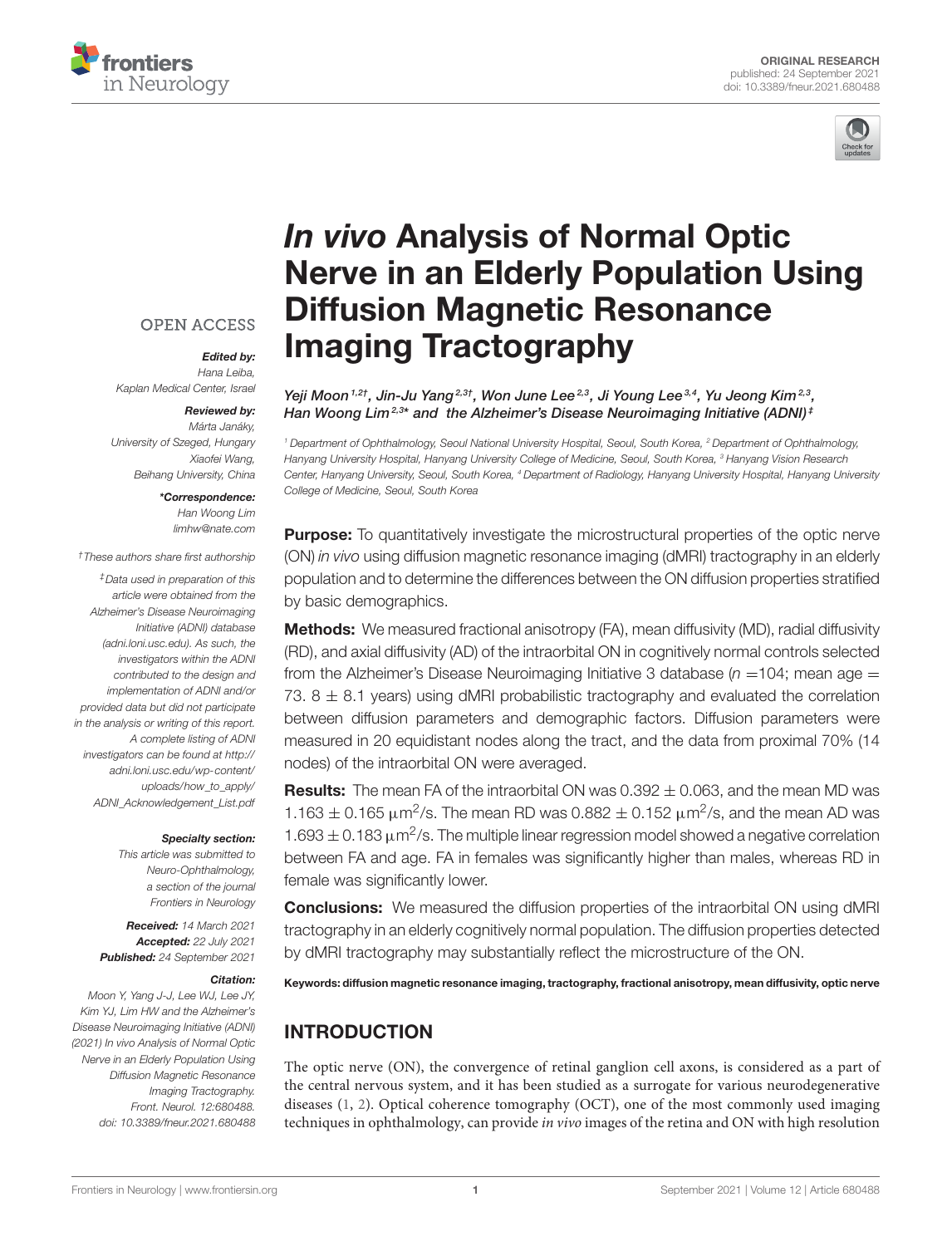$(<10 \,\mu m$ ) [\(3,](#page-6-2) [4\)](#page-6-3). However, it has several limitations, and the most significant is the penetration depth. OCT can hardly show deep structures beyond the sclera, such as the retrobulbar ON [\(5,](#page-6-4) [6\)](#page-6-5).

Meanwhile, magnetic resonance imaging (MRI) shows structural changes throughout the ON, and diffusion MRI (dMRI) is sensitive to microstructural changes in the white matter. dMRI creates images based on the relative diffusion of water molecules in the tissue. Recently, dMRI has emerged as a useful tool to investigate the structure of nervous tissues at a microscopic level, although the resolution of images is a millimetric scale. It has the potential to provide information of the cellular organization of nervous tissues non-invasively and in vivo. Moreover, dMRI has been used to monitor the dynamic changes during neuronal activation, which suggests that it could perform as a functional neuroimaging modality [\(7\)](#page-6-6).

Based on dMRI, diffusion tensor imaging (DTI) investigates the fiber architectures of brain white matter. The white matter and cranial nerves including the ON consist of bundles of axons. The axon membranes and myelin sheaths mainly induce diffusion restriction of water molecules. The direction of maximum diffusivity becomes parallel to the axonal direction, making the diffusion anisotropic [\(8,](#page-6-7) [9\)](#page-6-8). Under the anisotropic condition, the probable location of a molecule after a certain time will be within an ellipsoid. DTI techniques were acquired using this ellipsoid mathematical model. The ellipsoid can be characterized by three vectors  $(\varepsilon_1, \varepsilon_2, \varepsilon_3)$  called the eigenvectors, with corresponding lengths ( $\lambda_1$ ,  $\lambda_2$ ,  $\lambda_3$ ), the eigenvalues (**[Figure 1](#page-1-0)**).

The most commonly used diffusion parameters in DTI are fractional anisotropy (FA) and mean diffusivity (MD) [\(10–](#page-6-9)[12\)](#page-6-10). FA is the normalized standard deviation (SD) of the three eigenvalues. Its value characterizes the fraction of molecular displacements ranging from 0 for completely isotropic diffusion to 1 for completely anisotropic diffusion. FA represents the directionality of diffusion, independently of the rate of diffusion. Although FA is highly sensitive to microstructural changes, it is not specific to each type of microstructural changes. Therefore, it is desirable to include other DTI measurements in any analysis. MD is the mean of three eigenvalues, and it is a measure of the ellipsoid volume as the overall mean displacement of water molecules. Thus, it reflects the mean amount of diffusion, irrespective of the direction of diffusion. MD is sensitive to cellularity, edema, and necrosis.

The apparent diffusivity is also measured as radial diffusivity (RD) or axial diffusivity (AD). RD is the apparent water diffusion in the direction perpendicular to the axonal fibers, whereas AD refers to the diffusivity along the main axis, which is defined as the magnitude of water diffusion parallel to the axonal fibers. RD and AD represent the eigenvalue amplitudes and demonstrate more specific relationships to pathologic changes [\(13\)](#page-6-11). RD has been related to the degree of myelination, although axonal diameters or density may also influence RD. In contrast to RD, AD has been assumed to represent the axonal integrity [\(14,](#page-6-12) [15\)](#page-6-13).

The three-dimensional reconstruction of nerve fiber tracts of DTI data is called tractography. The global architectures of fiber bundles are reconstructed by connecting the local information in voxels. The tract begins from a seed point



<span id="page-1-0"></span>and traced along the most likely direction. DTI studies using this technique have shown the change of diffusion properties in several eye diseases such as glaucoma and amblyopia [\(16–](#page-6-14) [18\)](#page-6-15). However, for the standard implementation of dMRI for ON evaluation, it is required to investigate the normal values of these parameters. It is particularly essential to assess the microstructural properties of ON and to determine reference values of diffusion parameters in detail for an aged population who are susceptible to neurodegenerative changes. Aging process including axonal disintegration and demyelination can change the diffusion properties of ON in elderly population.

Therefore, in this study, we aimed to quantitatively investigate in vivo ON diffusion properties using dMRI tractography and determine the change of ON diffusion properties according to age and sex in an elderly population using the data from Alzheimer's Disease Neuroimaging Initiative (ADNI) 3. Although ADNI is a consortium established to develop standardized imaging techniques for Alzheimer disease, and the database from ADNI is focused on the brain, not ON, it gives us a standardized large-scale neuroimaging data with a wide range of age.

#### MATERIALS AND METHODS

#### Subjects

The MRI data used in this observational study were obtained from the database of the third phase of the ADNI (ADNI3; [http://](http://adni.loni.usc.edu) [adni.loni.usc.edu\)](http://adni.loni.usc.edu). The ADNI3 data were collected for more than 300 participants using new dMRI protocols for all GE, Siemens, and Philips scanners at 47 sites across the United States and Canada. ADNI data are publicly available, and they have been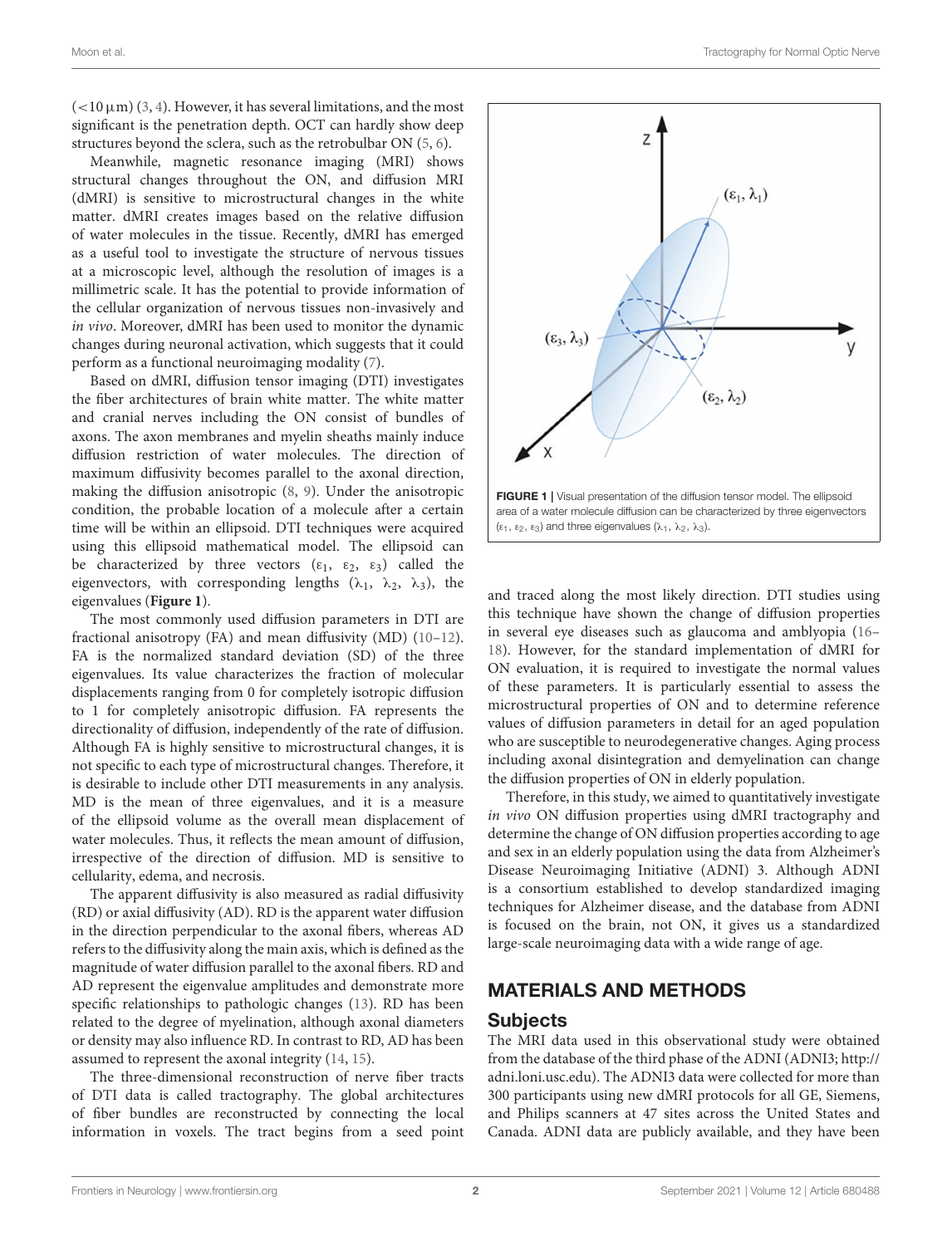used in various studies [\(19,](#page-6-16) [20\)](#page-6-17). ADNI research activities were reviewed and approved by the institutional review board (IRB) of each participating facility, and written informed consent was obtained from each participant. This study was exempted from IRB approval by the IRB of Hanyang University Hospital because it involved a secondary analysis of deidentified ADNI data. This study followed the tenets of the Declaration of Helsinki for biomedical research.

Each subject was scanned during two or more visits, separated by at least 6 months, and ADNI3 is still ongoing. We selected normal controls who underwent only Siemens 3 Tesla MRI (Basic Skyra E11 and Prisma D13; Siemens, Erlangen, Germany) to collect the largest cohort of normal patients with a wide age range and avoid different scan acquisition parameters, including vendor, voxel size, and angular resolution, known as the scanner effect on diffusion measures [\(21](#page-6-18)[–24\)](#page-6-19). Of 144 normal controls at the baseline visit with ages ranging from 55 to 96 years, one subject was excluded because he showed high signal intensity for his left eye on T1-weighted MRI scans, and 39 subjects were excluded because of failure of image processing; 104 of the final sample (mean age with SD:  $73.8 \pm 8.1$  years; 39/65, male/female) were included.

## MRI Scan Acquisition

As mentioned previously, all subjects underwent Siemens 3 Tesla MRI (Basic Skyra E11 and Prisma D13; Siemens). T1 weighted anatomical images were obtained using an MPRAGE sequence with a  $1 \times 1 \times 1$ -mm voxel size and a 2,300-ms repetition time (TR). For diffusion-weighted MRI, the pulse sequence was acquired in the axial plane (56-ms echo time; 7,200 ms TR; two *b* values with  $b = 0$  and  $b = 1,000$  s/mm<sup>2</sup>; 48 diffusion directions, 7 non-diffusion-weighted images, 2  $\times$  2  $\times$ 2-mm voxel size). Further details on scan parameters can be found at [https://adni.loni.usc.edu/wp-content/uploads/2017/07/](https://adni.loni.usc.edu/wp-content/uploads/2017/07/ADNI3-MRI-protocols.pdf) [ADNI3-MRI-protocols.pdf.](https://adni.loni.usc.edu/wp-content/uploads/2017/07/ADNI3-MRI-protocols.pdf)

#### Image Preprocessing

DTI data were preprocessed for denoising and bias field correction using MRtrix3 software package [\(http://www.mrtrix.](http://www.mrtrix.org) [org\)](http://www.mrtrix.org) based on previously published methods [\(25](#page-6-20)[–29\)](#page-6-21). Subsequent processing was performed using the mrDiffusion software package [\(https://github.com/vistalab/vistasoft\)](https://github.com/vistalab/vistasoft). The anatomical T1-weighed images were aligned to the anterior commissure– posterior commissure plane. Diffusion-weighted images were corrected for eddy currents and subject motions [\(30\)](#page-7-0). The motion-corrected non–diffusion-weighted (b0) images were averaged and aligned to the structural T1-weighted images using a rigid body mutual information algorithm. Diffusionweighted gradient directions were reoriented by applying the same transformation used on the diffusion-weighted images. All images from the diffusion sequence were resampled to 2 mm isotropic voxels using a trilinear interpolation algorithm. Finally, the tensors were optimized for estimation using a least-squares algorithm with bootstrapping for 500 times. The resulting eigenvalues were used to compute FA, MD, RD, and AD [\(31\)](#page-7-1). In this procedure, all images were thoroughly reviewed by a single author (J-J.Y.), and the images with failed processing were excluded.

# Regions of Interest for Fiber Tractography

We manually identified two ROIs for each intraorbital ON. To identify the starting point for the ON, we placed a 4-mmradius spherical ROI just posterior to the globe of each eye and centered on the emerging ON (**[Figure 2A](#page-3-0)**). Another 4-mmradius spherical ROI was placed in the orbital apex, and its center was placed in the center of the annulus of Zinn, where the extraocular muscles were confluent (**[Figure 2B](#page-3-0)**). The placement of ROIs was based on the gross anatomical landmarks in the T1 weighted and b0 images. We reviewed the images thoroughly, and when there was a difference between the locations of the ROIs of the T1-weighted and b0 images, we choose b0 images to locate the ROI. The diameter of the ROIs was larger than those of the ONs of the participants to prevent undersampling at the tractography stage.

# Fiber Tracking and Cleaning

The ON was identified using probabilistic fiber tractography to calculate the most likely pathway between a pair of ROIs using ConTrack [\(https://github.com/vistalab/contrack\)](https://github.com/vistalab/contrack). This tool was used to identify visual pathways in previous studies [\(32,](#page-7-2) [33\)](#page-7-3). The most likely pathway was generated from a set of 1,000 candidate pathways between the ON head and orbital apex. The ConTrack scoring algorithm was used to select the 100 most likely fibers (top 10%).

A fiber was automatically removed when its distance was more than 2.4 SDs away from the pathway's fiber core or more than 3 SDs longer than the average fiber length, following the prescriptions of a previous study [\(17\)](#page-6-22). Fiber cleaning was performed using the Automated Fiber Quantification (AFQ) toolkit [\(https://github.com/jyeatman/AFQ\)](https://github.com/jyeatman/AFQ). The pathways of all participants were processed using the same AFQ cleaning parameters. After automated cleaning, all the ON pathways were subjected to quality assessment, and additional manual cleaning was applied as necessary by a single author (Y.M.) (**[Figure 2C](#page-3-0)**).

# Diffusion Measures Based on Tractography

Although one diffusion parameter may be highly correlated with a certain type of microstructural alterations, it seems necessary to consider various diffusion parameters together to differentiate the pathologic changes. Adding RD and AD helps understanding which component of the diffusion tensor contributes to changes of MD and FA. For instance, FA can decrease as a result of an increase in RD or a decrease in AD. Conversely, we would not know whether the change of AD or RD is significant enough to affect the anisotropy or the overall diffusivity by measuring only AD and RD. It is advantageous to consider all four parameters when investigating the diffusion properties of nervous fibers.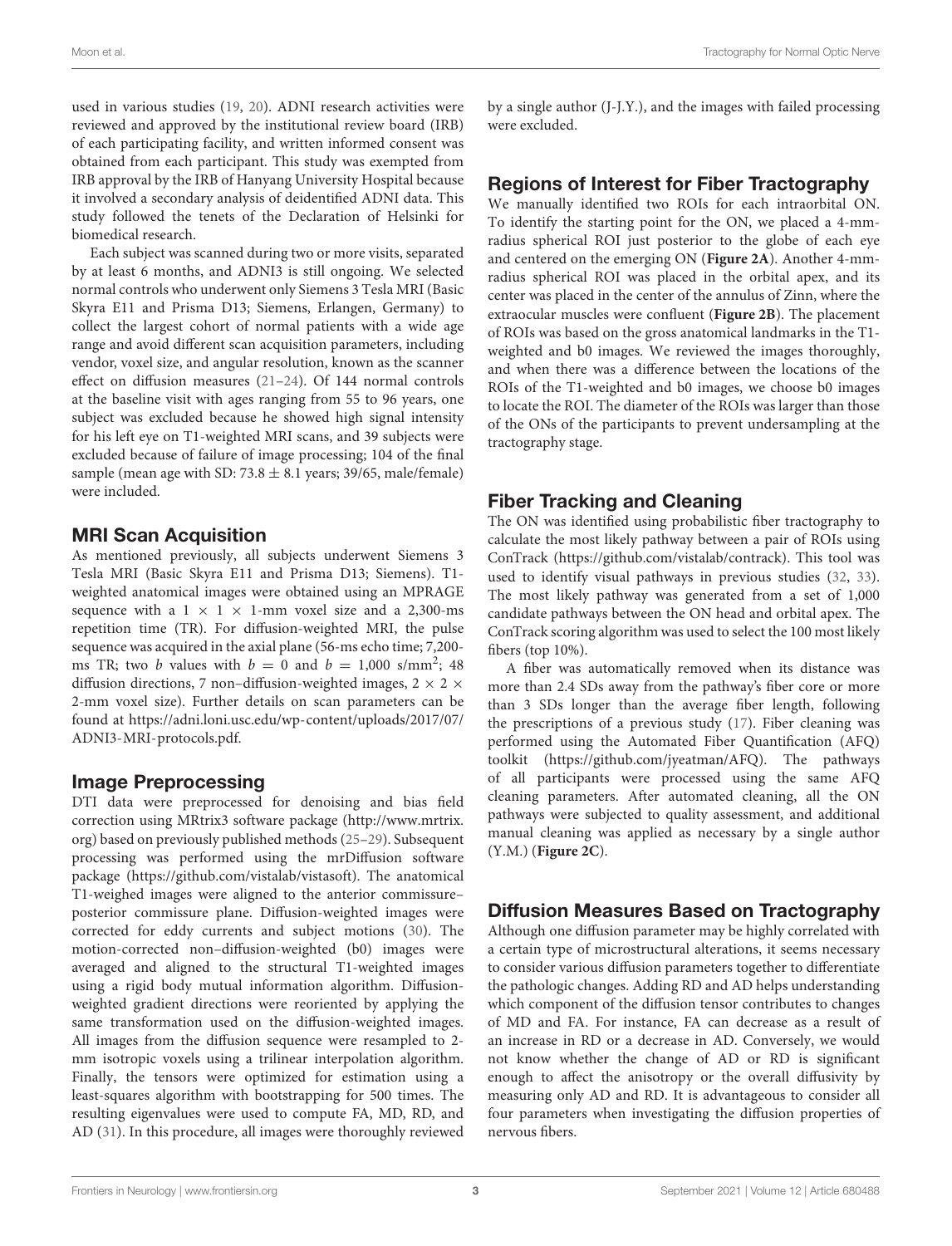

<span id="page-3-0"></span>The following formulas were used for each diffusion parameter:

$$
FA = \sqrt{\frac{(\lambda_1 - \lambda_2)^2 + (\lambda_2 - \lambda_3)^2 + (\lambda_3 - \lambda_1)^2}{2((\lambda_1)^2 + (\lambda_2)^2 + (\lambda_3)^2)}}
$$
  
\n
$$
MD = \frac{(\lambda_1 + \lambda_2 + \lambda_3)}{3}
$$
  
\n
$$
RD = \frac{(\lambda_2 + \lambda_3)}{2}
$$
  
\n
$$
AD = \lambda_1
$$

We measured the diffusion properties in 20 equidistant nodes along the ON to normalize the pathway length and facilitate statistical analysis. The values for diffusion properties were generated for each node using a Gaussian-weighted average, where the central tract was weighted over the outlying fibers. This approach has been described in detail in previous studies [\(16,](#page-6-14) [17,](#page-6-22) [34\)](#page-7-4). Finally, to mitigate the effect of eye movement during MRI acquisition, diffusion parameters from posterior 70% (14 nodes) of intraorbital ON were included and averaged in final analysis.

#### Statistical Analysis

A strong correlation between right and left eye diffusion parameters was observed (FA, Pearson  $r = 0.799$ ,  $p < 0.001$ ; MD, Pearson  $r = 0.740$ ,  $p < 0.001$ ; RD, Pearson  $r = 0.725$ ,  $p <$ 0.001; AD, Pearson  $r = 0.625$ ,  $p < 0.001$ ), and the analyses in this study were performed using average values from both eyes. A two-tailed  $p \leq 0.05$  was considered statistically significant.

The Pearson correlation coefficient was used to determine the correlation between diffusion measures and age. A two-sample t-test was used to test for sex-related differences in diffusion measures. In this study population, the female participants were significantly younger than the male participants (male vs. female, 75.9  $\pm$  8.6 vs. 72.5  $\pm$  7.6 years,  $p = 0.038$ ). Therefore, we performed multiple linear regression analysis using both age and sex to adjust for potentially confounding effects.

#### Data Availability Policy

The data that support the findings of this study are available from the study team upon reasonable request.

# RESULTS

The mean FA of the intraorbital ON was  $0.392 \pm 0.063$ , and the mean MD was  $1.163 \pm 0.165 \,\mathrm{\upmu m^2/s}$ . The mean RD was 0.882  $\pm$ 0.152  $\mu$ m<sup>2</sup>/s, and the mean AD was 1.693  $\pm$  0.183  $\mu$ m<sup>2</sup>/s.

FA of the intraorbital ON was negatively correlated with age, whereas RD showed a positive correlation (FA with age, Pearson  $r = -0.338, p < 0.001$ ; RD with age, Pearson  $r = 0.211, p =$ 0.031). Meanwhile, MD and AD had no significant correlation with age (MD with age, Pearson  $r = 0.137$ ,  $p = 0.167$ ; AD with age, Pearson  $r = -0.028$ ,  $p = 0.778$ ).

The mean FA and RD of ON between the male and female subjects were significantly different; female subjects had higher FA and lower RD (FA in male vs. female,  $0.360 \pm 0.052$  vs.  $0.411 \pm$ 0.062,  $p < 0.001$ ; RD in male vs. female, 0.964  $\pm$  0.161 vs. 0.875  $\pm$ 0.171  $\mu$ m<sup>2</sup>/s,  $p = 0.003$ ). The differences in the mean MD and AD between male and female subjects were not statistically significant (MD in male vs. female,  $1.200 \pm 0.167$  vs.  $1.140 \pm 0.161$   $\mu$ m<sup>2</sup>/s, *p*  $= 0.072$ ; AD in male vs. female,  $1.687 \pm 0.186$  vs.  $1.697 \pm 0.183$  $\mu$ m<sup>2</sup>/s,  $p = 0.795$ ).

For FA and RD that were correlated with both age and sex in univariable analysis, we performed multiple linear regression. Finally, FA showed significant correlation with both age and sex, whereas RD had significant correlation with only sex (**[Table 1](#page-4-0)**).

#### **DISCUSSION**

In this study, we determined the normal values of parameters of the intraorbital ON using dMRI probabilistic tractography in an elderly population. We found that FA had a negative correlation with age. Females had higher FA and lower RD than males.

In previous studies using tractography for ON analysis in various diseases, the ROIs were placed at the optic chiasm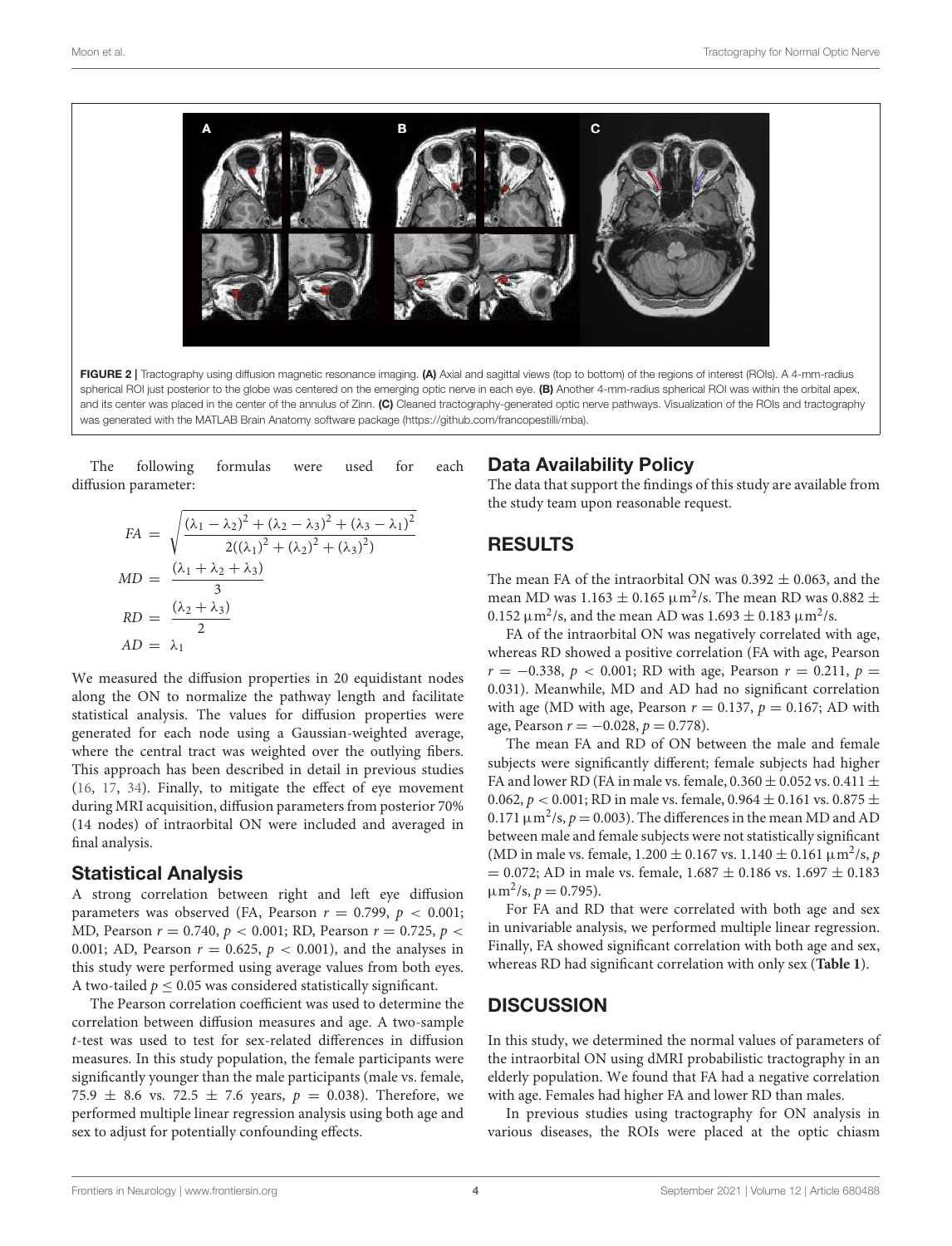<span id="page-4-0"></span>TABLE 1 | Multiple linear regression model for fractional anisotropy and radial diffusivity of the optic nerve.

| <b>Diffusion parameter</b> | Age                             |         | Sex <sup>a</sup>                |         | Adjusted $R^2$ |
|----------------------------|---------------------------------|---------|---------------------------------|---------|----------------|
|                            | <b>Standardized coefficient</b> | p-value | <b>Standardized coefficient</b> | p-value |                |
| Fractional anisotropy      | $-0.269$                        | 0.003   | 0.337                           | < 0.001 | 0.207          |
| Radial diffusivity         | N/A                             | 0.079   | $-0.221$                        | 0.024   | 0.040          |

a The reference group is male. The numbers in bold font indicate statistically significant correlations.

as the ending point [\(16,](#page-6-14) [17\)](#page-6-22). In contrast to these studies, we analyzed the diffusion parameters of only the intraorbital parts of ON. When tractography, involving the intracanalicular and intracranial ON, was performed, the diffusivity along the ON fluctuated. This implies that the extracted tractography included heterogeneous tract fibers that were not confined to the ON. Compact tissues around the ON in the optic canal and the cranial cavity may make false tracts of the visual pathway. Moreover, the placement of ROIs is important because it can induce significantly different outcomes of the final tractography. In the ADNI3 database, diffusion sequences had image distortions; diffusion scans acquired with opposite phase-encoding directions were not used. As mentioned in section Materials and Methods, we prioritized b0 MRI scans when the anatomical structures in the T1-weighted and b0 MRI scans were not completely matched, and the optic chiasm in b0 MRI scans could not be located in several cases. To reduce errors for ROI placement and perform more accurate tractography, we placed ROIs in the center of the annulus of Zinn, which is a confluence of the extraocular muscles, to facilitate the identification of the ON pathways.

Age-related ON changes in various animals have been previously reported [\(35–](#page-7-5)[40\)](#page-7-6). In summary, age-related changes may be classified into four: (i) axonal changes, (ii) myelin abnormalities, (iii) changes in neuroglial cells, and (iv) connective tissue thickening. Aging axons undergo various degenerative changes, and the number of nerve fibers decreases with aging. Meanwhile, the volume of aging axons and the thickness of the entire ON fiber increase. Myelin sheaths also become thicker as the thickness of the axons increases. In addition, morphological alterations of myelin sheaths, including ballooning, widening of sheath lamellae, partial loss, and demyelination, have been observed. Microglia are commonly observed among degenerating axons, and the number of astrocytes also increases. They undergo hypertrophy, and their processes occupy space vacated by degenerated nerve fibers. Last, aging ONs demonstrate thickening of the trabeculae of connective tissue. In studies involving the human ON, similar changes have been reported [\(41](#page-7-7)[–43\)](#page-7-8).

In the current study, FA decreased with age. Age-related changes in the microstructure of the ON contribute to the decrease in FA detected by dMRI. The white matter and cranial nerves, including the ON, consist of bundles of axons, whose membranes and myelin sheaths mainly induce diffusion restriction of water molecules. The direction of maximum diffusivity becomes parallel to the axonal direction, making the diffusion anisotropic [\(8,](#page-6-7) [9\)](#page-6-8). Because the parallel organization of nerve fiber bundles is the basis for diffusion anisotropy and myelin sheaths seem to modulate the amount of anisotropy [\(44\)](#page-7-9), the degeneration of axon and myelin sheaths may reduce the anisotropy of the diffusion process.

Interestingly, MD showed no significant correlation with aging in the multiple regression model. RD showed positive correlation with aging with borderline significance. The changes in the amount of diffusivity have been various in previous studies for the age-related changes of the white matter in multiple regions, although they have consistently reported a decrease in FA [\(12\)](#page-6-10). Because AD tends to be more variable according to pathologic changes, age-related decreases as well as increases in AD have been reported, resulting in no net difference, increase, or decrease in MD. In contrast to AD, multiple studies suggest that RD changes are more prominent according to age [\(45–](#page-7-10) [48\)](#page-7-11), and most studies have reported that RD has decreased with increasing age. However, a few studies have revealed a decrease in AD and MD without a difference in RD [\(49,](#page-7-12) [50\)](#page-7-13). Based on these different patterns of diffusivity changes, several studies have classified the regions of the brain according to the specific agerelated pathologic change. When applied to this classification, the results from the ON in this study, a decrease in FA accompanied with increase in RD, suggest that the main pathologic changes in the ON aging process are the subtle microstructural alterations with predominant demyelination, which is like the forceps major (posterior thalamic radiations/optic radiations) and superior corona radiata. Further studies are required to answer the question of why the aging process occurs in various ways according to region of the nervous system.

In the meantime, Sun et al. [\(51\)](#page-7-14) previously reported that there was no obvious age-related difference in diffusion parameters of ON and optic radiation in DTI. In that study, the authors measured the diffusion parameters in ROI at the level of the middle part of intraorbital ON. In addition, they included healthy subjects aged from 18 to 62 years (mean age  $= 40.3 \pm 12.5$  years) who were younger than our study subjects. Therefore, it should be noted that diffusion properties of the ON before the sixth decade of life may not show any significant age-related change.

In the present study, females had higher FA and lower RD than males, which is consistent with the reports by other studies on sex-related differences in ON structure and function. Various studies have previously reported the association of the male sex with thinner retinal nerve fiber layers on OCT [\(52–](#page-7-15)[55\)](#page-7-16), whereas the optic disc area is larger in males than in females [\(56](#page-7-17)[–58\)](#page-7-18). In addition to structural differences, several differences in visual evoked potentials have been revealed, such as shorter latency and high amplitude in females [\(59,](#page-7-19) [60\)](#page-7-20). Considering that we analyzed the data from an elderly population, it is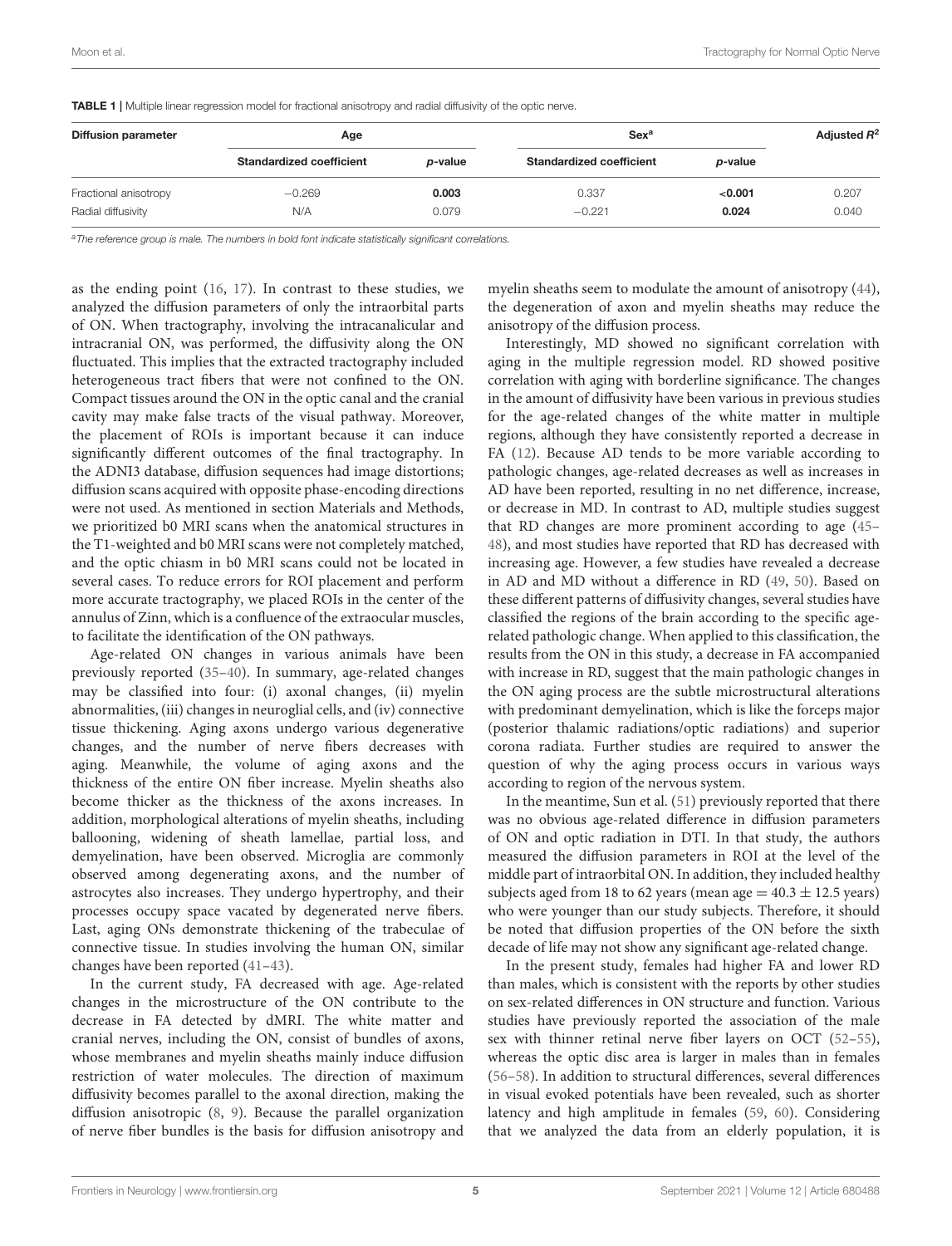

<span id="page-5-0"></span>highly advisable to consider that sex-related difference could become more prominent due to the difference in the course of ON neurodegeneration between females and males in this study population. Retinal gene expression responses to aging have been reported to be sexually divergent [\(61\)](#page-7-21). Therefore, sex-related difference in diffusion properties of ON should be sufficiently considered in an elderly population.

This study has several limitations that should be addressed. First, the dMRI data used in this study were obtained from the ADNI3, and all the subjects with normal cognitive functions in ADNI3 may not have been ophthalmologically normal because of the limited ophthalmologic information of the participants. However, all of them had adequate visual acuity to allow neuropsychological testing according to the inclusion criteria of ADNI. In addition, we used average values from right and left ON measurements and not measurements from only one eye, to reduce the error induced by including eyes with diseases. Second, the data from ADNI3 are not intended for the analysis of ON. Accordingly, eye movement correction was not applied. To alleviate the artifacts induced by the eye movement, we only used the data from the proximal 70% of ON. Third, it should also be noted that the voxel size was  $2 \times 2 \times 2$  mm. Given that the width of intraorbital ON is ∼3 mm, the results could be affected by partial volume effects. Last, in addition to the image distortion caused by a single phase-encoding direction, a mismatch between the T1-weighted image and b0 MRI scan was induced. By prioritizing b0 MRI scans when placing the ROIs, we attempted to overcome this limitation (**[Figure 3](#page-5-0)**). Furthermore, we averaged the diffusion parameters from each node of ON to mitigate this geographic distortion.

Despite these limitations, to the best of our knowledge, this is the first study to investigate the diffusion properties in normal ON using well-established large-scale, multisite neuroimaging data that match T1-weighted imaging and DTI. As the ADNI3 data have a wide range of age distribution, it was possible to analyze the effect of age on diffusion properties of ON. Because it is open data, it is also possible to verify the reproducibility of our results.

This study showed the diffusion properties of the ON stratified by age and sex. Young age was correlated with higher FA, and females had higher FA and lower RD than males. Therefore, the differences based on age and sex should be considered when evaluating the ON using dMRI. Moreover, the results from the present analysis correspond well with those of previous studies on the ON structures and functions. This implies that the diffusion parameters along the ON determined using dMRI tractography may substantially reflect the ON microstructure and play roles as surrogates for various optic neuropathies. dMRI can help improve the understanding of the pathophysiology of multiple optic neuropathies and provide useful information for the diagnosis and prognostic prediction of various ON diseases.

# DATA AVAILABILITY STATEMENT

The raw data supporting the conclusions of this article will be made available by the authors, without undue reservation.

# ETHICS STATEMENT

The ADNI research activities were reviewed and approved by the Institutional Review Board (IRBs) of each participating facility. The patients/participants provided their written informed consent to participate in this study.

# AUTHOR CONTRIBUTIONS

WL, YK, and HL contributed to conception and design of the study. J-JY and JL contributed to acquisition of data. YM and J-JY analyzed and interpreted the data. YM wrote the first draft of the manuscript. J-JY wrote sections of the manuscript drafted and revised the manuscript for intellectual content. All authors contributed to manuscript revision, read, and approved the submitted version.

# FUNDING

This research was supported by the Basic Science Research Program of the National Research Foundation of Korea (NRF). Korean government funding was received from the Ministry of Science, ICT and Future Planning (MSIT) (No. NRF-2019R1A2C4070638, to HL) and from the Bio & Medical Technology Development Program of the NRF (No. NRF-2019M3E5D1A01069352, to WL).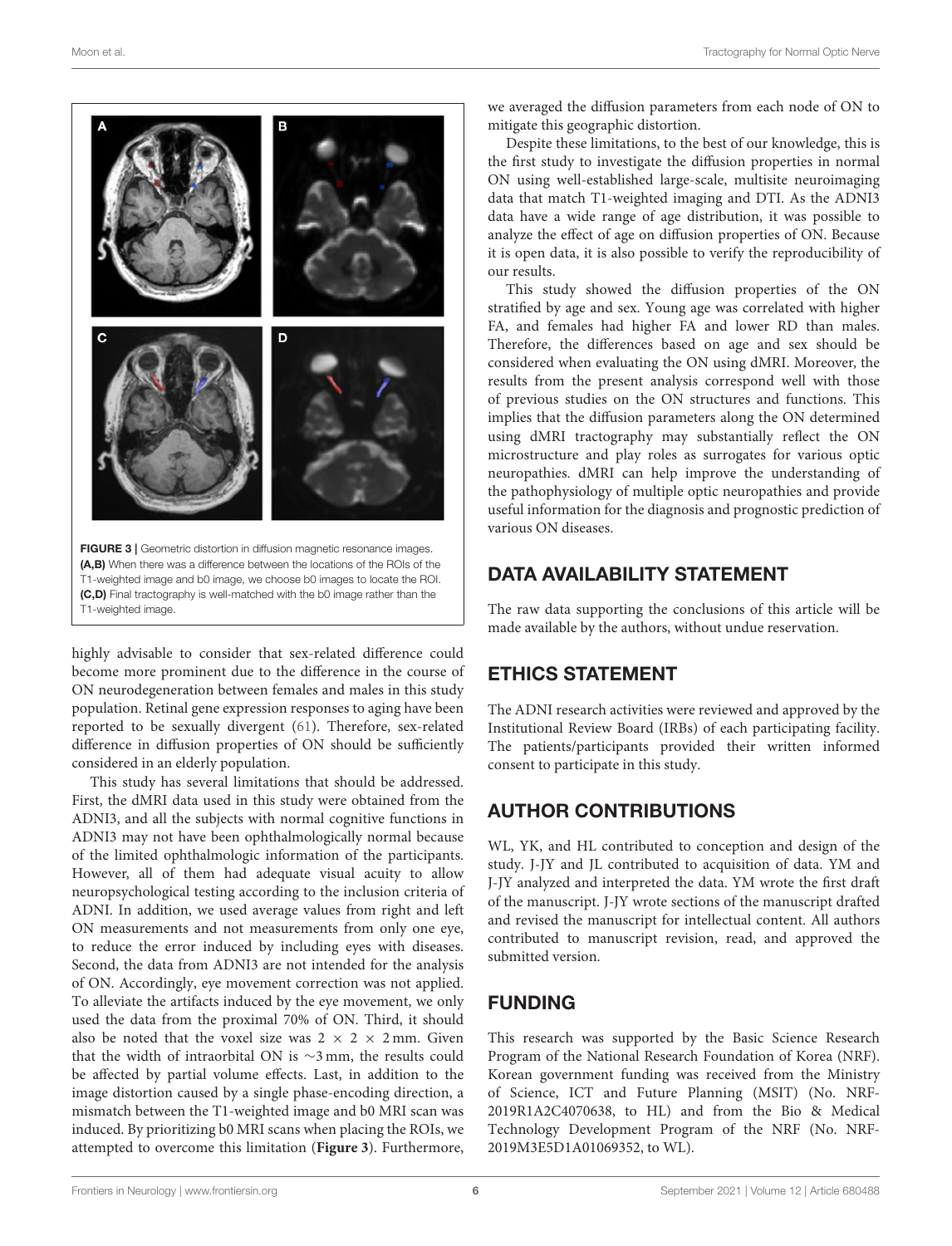# LIST OF CO-INVESTIGATORS FROM ALZHEIMER'S DISEASE NEUROIMAGING INITIATIVE

Michael W Weiner, (UCSF, NCIRE, VA, Principal Investigator); Paul Aisen, (University of California, San Diego, PI of Clinical Core); Ronald Petersen, (Mayo Clinic, PI of Clinical Core); Clifford Jack, (Mayo Clinic, Rochester, Minnesota, PI of MRI Core); Matthew Bernstein, (Mayo Clinic, Rochester, MRI Core Leaders and Key Personnel); Nick Fox, (University of London, MRI Core Leaders and Key Personnel); Paul Thompson, (UCLA School of Medicine, MRI Core Leaders and Key Personnel);

## **REFERENCES**

- <span id="page-6-0"></span>1. Kirbas S, Turkyilmaz K, Anlar O, Tufekci A, Durmus M. Retinal nerve fiber layer thickness in patients with Alzheimer disease. J Neuroophthalmol. (2013) 33:58–61. doi: [10.1097/WNO.0b013e318267fd5f](https://doi.org/10.1097/WNO.0b013e318267fd5f)
- <span id="page-6-1"></span>2. Yu JG, Feng YF, Xiang Y, Huang JH, Savini G, Parisi V, et al. Retinal nerve fiber layer thickness changes in Parkinson disease: a meta-analysis. PLoS ONE. (2014) 9:e85718. doi: [10.1371/journal.pone.0085718](https://doi.org/10.1371/journal.pone.0085718)
- <span id="page-6-2"></span>3. Baumal CR. Clinical applications of optical coherence tomography. Curr Opin Ophthalmol. (1999) 10:182–8. doi: [10.1097/00055735-199906000-00006](https://doi.org/10.1097/00055735-199906000-00006)
- <span id="page-6-3"></span>4. Paunescu LA, Schuman JS, Price LL, Stark PC, Beaton S, Ishikawa H, et al. Reproducibility of nerve fiber thickness, macular thickness, and optic nerve head measurements using StratusOCT. Invest Ophthalmol Vis Sci. (2004) 45:1716–24. doi: [10.1167/iovs.03-0514](https://doi.org/10.1167/iovs.03-0514)
- <span id="page-6-4"></span>5. Spaide RF, Koizumi H, Pozzoni MC. Enhanced depth imaging spectraldomain optical coherence tomography. Am J Ophthalmol. (2008) 146:496– 500. doi: [10.1016/j.ajo.2008.05.032](https://doi.org/10.1016/j.ajo.2008.05.032)
- <span id="page-6-5"></span>6. Laviers H, Zambarakji H. Enhanced depth imaging-OCT of the choroid: a review of the current literature. Graefes Arch Clin Exp Ophthalmol. (2014) 252:1871–83. doi: [10.1007/s00417-014-2840-y](https://doi.org/10.1007/s00417-014-2840-y)
- <span id="page-6-6"></span>7. Le Bihan D, Iima M. Diffusion magnetic resonance imaging: what water tells us about biological tissues. PLoS Biol. (2015) 13:e1002203. doi: [10.1371/journal.pbio.1002203](https://doi.org/10.1371/journal.pbio.1002203)
- <span id="page-6-7"></span>8. Tanner JE. Self diffusion of water in frog muscle. Biophys J. (1979) 28:107–16. doi: [10.1016/S0006-3495\(79\)85162-0](https://doi.org/10.1016/S0006-3495(79)85162-0)
- <span id="page-6-8"></span>9. Moseley ME, Cohen Y, Kucharczyk J, Mintorovitch J, Asgari HS, Wendland MF, et al. Diffusion-weighted MR imaging of anisotropic water diffusion in cat central nervous system. Radiology. (1990) 176:439–45. doi: [10.1148/radiology.176.2.2367658](https://doi.org/10.1148/radiology.176.2.2367658)
- <span id="page-6-9"></span>10. Basser PJ, Pierpaoli C. Microstructural and physiological features of tissues elucidated by quantitative-diffusion-tensor MRI. J Magnet Resonan Series B. (1996) 111:209–19. doi: [10.1006/jmrb.1996.0086](https://doi.org/10.1006/jmrb.1996.0086)
- 11. Pierpaoli C, Basser PJ. Toward a quantitative assessment of diffusion anisotropy. Magnet Resonan Med. (1996) 36:893–906. doi: [10.1002/mrm.1910360612](https://doi.org/10.1002/mrm.1910360612)
- <span id="page-6-10"></span>12. Madden DJ, Bennett IJ, Burzynska A, Potter GG, Chen NK, Song AW. Diffusion tensor imaging of cerebral white matter integrity in cognitive aging. Biochim Biophys Acta Mol Basis Dis. (2012) 1822:386–400. doi: [10.1016/j.bbadis.2011.08.003](https://doi.org/10.1016/j.bbadis.2011.08.003)
- <span id="page-6-11"></span>13. Alexander AL, Lee JE, Lazar M, Field AS. Diffusion tensor imaging of the brain. Neurotherapeutics. (2007) 4:316–29. doi: [10.1016/j.nurt.2007.05.011](https://doi.org/10.1016/j.nurt.2007.05.011)
- <span id="page-6-12"></span>14. Song SK, Sun SW, Ju WK, Lin SJ, Cross AH, Neufeld AH. Diffusion tensor imaging detects and differentiates axon and myelin degeneration in mouse optic nerve after retinal ischemia. Neuroimage. (2003) 20:1714–22. doi: [10.1016/j.neuroimage.2003.07.005](https://doi.org/10.1016/j.neuroimage.2003.07.005)
- <span id="page-6-13"></span>15. Song SK, Yoshino J, Le TQ, Lin SJ, Sun SW, Cross AH, et al. Demyelination increases radial diffusivity in corpus callosum of mouse brain. Neuroimage. [\(2005\) 26:132–40. doi: 10.1016/j.neuroimage.2005.](https://doi.org/10.1016/j.neuroimage.2005.01.028) 01.028

Norbert Schuff, (UCSF MRI, MRI Core Leaders and Key Personnel); Charles DeCArli, (UC Davis, MRI Core Leaders and Key Personnel); Bret Borowski, (Mayo Clinic, MRI Core Leaders and Key Personnel); Jeff Gunter, (Mayo Clinic, MRI Core Leaders and Key Personnel); Matt Senjem, (Mayo Clinic, MRI Core Leaders and Key Personnel); Prashanthi Vemuri, (Mayo Clinic, MRI Core Leaders and Key Personnel); David Jones, (Mayo Clinic, MRI Core Leaders and Key Personnel); Kejal Kantarci (Mayo Clinic, MRI Core Leaders and Key Personnel); Chad Ward (Mayo Clinic, MRI Core Leaders and Key Personnel); Laurel Beckett, (University of California, Davis, PI of Statistics Core).

- <span id="page-6-14"></span>16. Allen B, Schmitt MA, Kushner BJ, Rokers B. Retinothalamic white matter abnormalities in amblyopia. Invest Ophthalmol Vis Sci. (2018) 59:921–9. doi: [10.1167/iovs.17-22930](https://doi.org/10.1167/iovs.17-22930)
- <span id="page-6-22"></span>17. Miller N, Liu Y, Krivochenitser R, Rokers B. Linking neural and clinical measures of glaucoma with diffusion magnetic resonance imaging (dMRI). PLoS ONE. (2019) 14:e0217011. doi: [10.1371/journal.pone.0217011](https://doi.org/10.1371/journal.pone.0217011)
- <span id="page-6-15"></span>18. Wu CN, Duan SF, Mu XT, Wang Y, Lan PY, Wang XL, et al. Assessment of optic nerve and optic tract alterations in patients with orbital space-occupying lesions using probabilistic diffusion tractography. Int J Ophthalmol. (2019) 12:1304–10. doi: [10.18240/ijo.2019.08.11](https://doi.org/10.18240/ijo.2019.08.11)
- <span id="page-6-16"></span>19. Veitch DP, Weiner MW, Aisen PS, Beckett LA, Cairns NJ, Green RC, et al. Understanding disease progression and improving Alzheimer's disease clinical trials: recent highlights from the Alzheimer's disease neuroimaging initiative. Alzheimers Dement. [\(2019\) 15:106–52. doi: 10.1016/j.jalz.2018.](https://doi.org/10.1016/j.jalz.2018.08.005) 08.005
- <span id="page-6-17"></span>20. Zavaliangos-Petropulu A, Nir TM, Thomopoulos SI, Reid RI, Bernstein MA, Borowski B, et al. Diffusion MRI indices and their relation to cognitive impairment in brain aging: the updated multi-protocol approach in ADNI3. Front Neuroinform. (2019) 13:2. doi: [10.3389/fninf.2019.00002](https://doi.org/10.3389/fninf.2019.00002)
- <span id="page-6-18"></span>21. Alexander AL, Hasan KM, Lazar M, Tsuruda JS, Parker DL. Analysis of partial volume effects in diffusion-tensor MRI. Magn Reson Med. (2001) 45:770–80. doi: [10.1002/mrm.1105](https://doi.org/10.1002/mrm.1105)
- 22. Cercignani M, Bammer R, Sormani MP, Fazekas F, Filippi M. Inter-sequence and inter-imaging unit variability of diffusion tensor MR imaging histogramderived metrics of the brain in healthy volunteers. AJNR Am J Neuroradiol. (2003) 24:638–43.
- 23. Zhan L, Leow AD, Jahanshad N, Chiang M-C, Barysheva M, Lee AD, et al. How does angular resolution affect diffusion imaging measures? Neuroimage. (2010) 49:1357–71. doi: [10.1016/j.neuroimage.2009.09.057](https://doi.org/10.1016/j.neuroimage.2009.09.057)
- <span id="page-6-19"></span>24. Zhu T, Hu R, Qiu X, Taylor M, Tso Y, Yiannoutsos C, et al. Quantification of accuracy and precision of multi-center DTI measurements: a diffusion phantom and human brain study. Neuroimage. (2011) 56:1398–411. doi: [10.1016/j.neuroimage.2011.02.010](https://doi.org/10.1016/j.neuroimage.2011.02.010)
- <span id="page-6-20"></span>25. Tustison NJ, Avants BB, Cook PA, Zheng Y, Egan A, Yushkevich PA, et al. N4ITK: improved N3 bias correction. IEEE Trans Med Imaging. (2010) 29:1310–20. doi: [10.1109/TMI.2010.2046908](https://doi.org/10.1109/TMI.2010.2046908)
- 26. Kellner E, Dhital B, Kiselev VG, Reisert M. Gibbs-ringing artifact removal based on local subvoxel-shifts. Magn Reson Med. (2016) 76:1574–81. doi: [10.1002/mrm.26054](https://doi.org/10.1002/mrm.26054)
- 27. Veraart J, Fieremans E, Novikov DS. Diffusion MRI noise mapping using random matrix theory. Magn Resonan Med. (2016) 76:1582–93. doi: [10.1002/mrm.26059](https://doi.org/10.1002/mrm.26059)
- 28. Veraart J, Novikov DS, Christiaens D, Ades-Aron B, Sijbers J, Fieremans E. Denoising of diffusion MRI using random matrix theory. Neuroimage. (2016) 142:394–406. doi: [10.1016/j.neuroimage.2016.08.016](https://doi.org/10.1016/j.neuroimage.2016.08.016)
- <span id="page-6-21"></span>29. Tournier JD, Smith R, Raffelt D, Tabbara R, Dhollander T, Pietsch M, et al. MRtrix3: A fast, flexible and open software framework for medical image processing and visualisation. Neuroimage. (2019) 202:116137. doi: [10.1016/j.neuroimage.2019.116137](https://doi.org/10.1016/j.neuroimage.2019.116137)